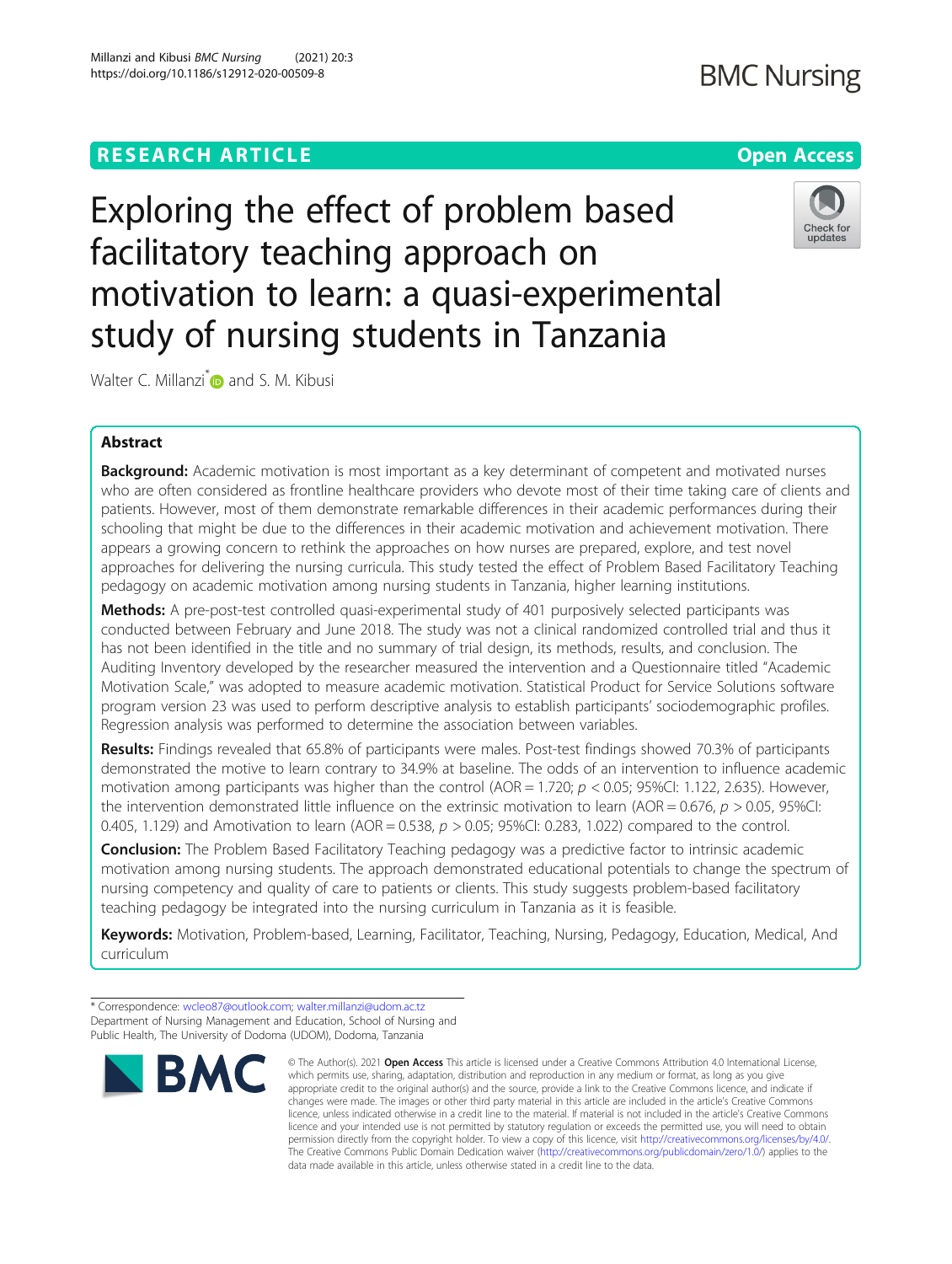## Contribution to the Literature

- Findings of this study enlighten the professional associations as welfare organs about the existing pedagogical gaps demonstrated by the lecture-based learning approach on motivating nursing students to learn so that its alternative problem based facilitatory pedagogy be incorporated and implemented in the nursing curriculum among Tanzanian higher training institutions
- Moreover, the findings of the study give light to program and curriculum developers about the importance of developing programs and curriculum in the nature of problem-based facilitatory pedagogy that emphasizes collaborative learning to promote nursing students' motivation to learn. By so doing, it might ensure the production of the motivated nursing graduate who will be able to work independently in an ethical manner when providing health care services among people.
- Findings establish a vital knowledge that informs instructors on how to design and implement nursing curriculum courses in the nature of problem-based facilitatory pedagogy to promote nursing students' motivation to learn and be interested in nursing programs.
- Researchers will also use the findings of this study as baseline data for further interventional studies and or projects.

### Background

Nurses are often considered as frontline healthcare providers who devote most of their time taking care of clients and patients [\[1](#page-11-0)]. Academic motivation is most important as a key determinant of competent and motivated nurses who are often considered as frontline healthcare providers who devote most of their time taking care of clients and patients [\[2](#page-11-0)]. However, most of them demonstrate remarkable differences in their academic performances during their schooling that might be due to the differences in their academic motivation and achievement motivation [[3\]](#page-11-0). Nursing students' differences in their academic and achievement motivation have been associated with the unethical and illegal practices, under standard care and malpractice they demonstrate in clinical settings when providing care to patients or clients [[4\]](#page-11-0).

Educators and other stakeholders in nursing education link unethical, illegal, and malpractices among nurses with the inadequate and improper nurse preparations in low and higher nursing training institutions, which are the potential academic environment to improve their academic motivation and achievement motivation [\[5](#page-11-0)]. Millanzi et al., [\[4](#page-11-0)] uncovered that recent changes in nursing education and the community and stakeholders' concerns about the quality of nursing care expected from competent nurses have led to the desire to rethink and provide meaningful teaching and learning, which motivates students to learn with minimal support from instructors. Motivation to learn is a measure of nursing competence, which indicates that professional nurses are prepared to resolve nursing problems in a rapidly changing environment [\[6](#page-11-0)].

Carroll [\[7](#page-11-0)] described the academic motivation and academic achievements to be two significant factors in the analysis of academic performance for students. Academic motivation refers to a student's inner desire that guides behavior towards learning and academic achievements influenced by both, internal and external factors. Moreover, Khamoushi et al., [[8\]](#page-11-0) defined academic motivation as a learner's internal aspiration towards learning and academic achievements that can be influenced by both internal factors such as interest, reasons, or goals and external factors such as rewards, punishment, or material gain. This study believed that motivation plays a major role in explaining behaviors, predicting the effects of actions, and guiding behavior to achieve objectives.

Academic motivation does not only promote learning but also an intermediate impact on learning which helps students to have smooth relationships, decrease stress, increase creativity, and promote open learning [[9\]](#page-11-0). Various scholars define academic motivation as the required stimulation to do the assignments, to achieve the goals, or to acquire a certain degree of competence in one's work and consequently gain academic achievements [\[5](#page-11-0), [10,](#page-11-0) [11\]](#page-11-0). It is a key factor in a student's academic performance in a problem-based environment. Academic motivation can be classified as intrinsic motivation (to know), intrinsic motivation (toward accomplishment), intrinsic motivation (to experience motivation), extrinsic motivation (Identified), extrinsic motivation (Introjected), extrinsic motivation (External regulation), and Amotivation to learn.

Motivating nursing students to learn is an essential component to ensure competent graduates who can exhibit safe, ethical, and legal practice as a backbone and critical issue in the nursing education field [[5,](#page-11-0) [10,](#page-11-0) [12](#page-11-0)]. The importance of motivating nursing students to learn has also been pinpointed by scholars such as Duiker [\[6](#page-11-0)] who found out that nursing student can demonstrate ethical and legal professional conducts when are wellformed in a well and organized motivating learning environment. The reviewed pieces of literature unfold that students' motivation in education is often driven by two questions "Can I do this task?" (Beliefs on one's capabilities, factors that cause success, and one's low influence on success). Moreover, questions such as "Why am I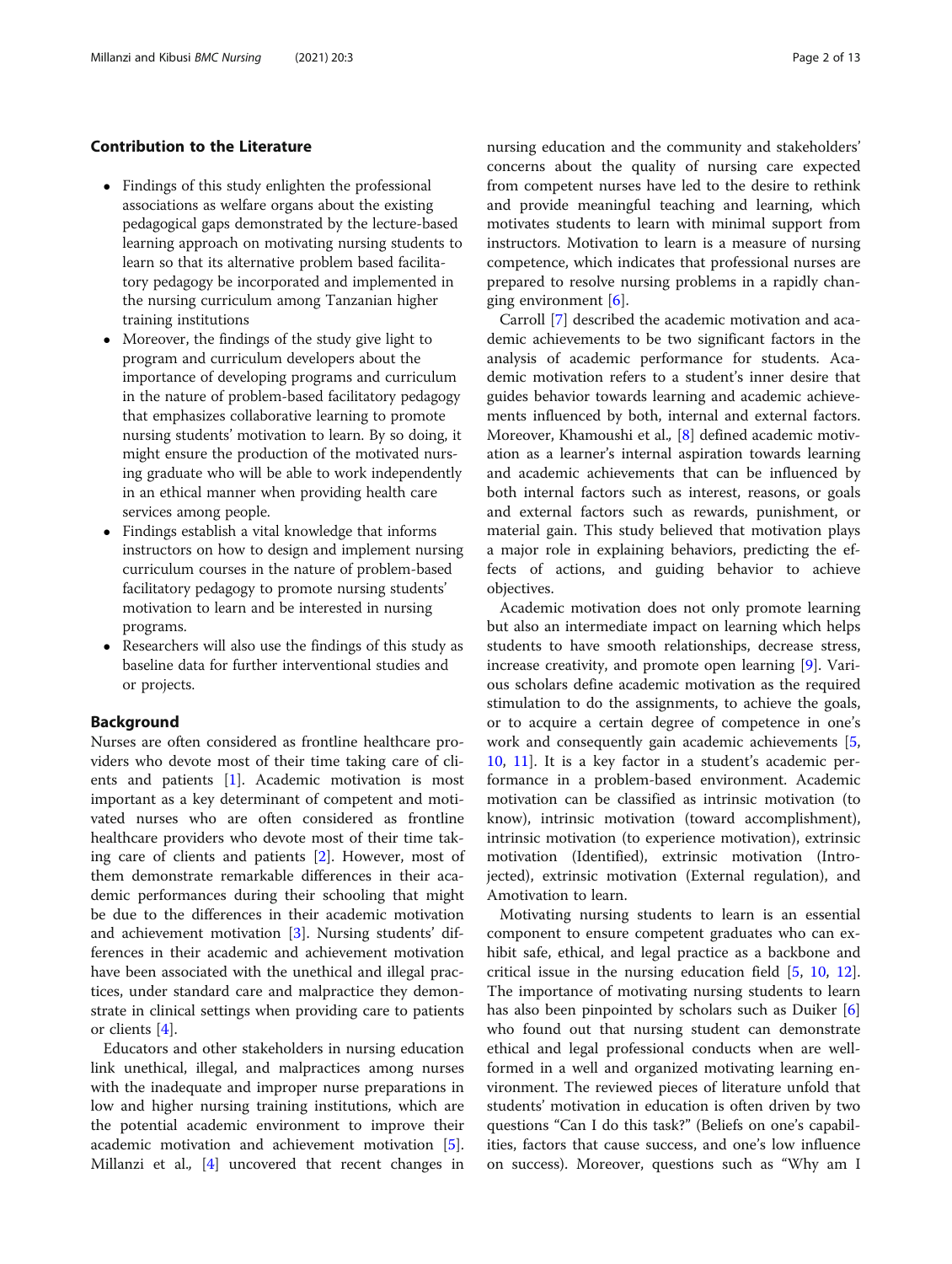doing this task?" (Task values-interestingness, importance, utility, goal orientation) can drive students' motivation to learn.

The curricula in nursing institutions are challenged to motivate nursing students to acquire appropriate skills that will allow them to offer high-quality care to patients/clients through safe, ethical, and legal practices [[13\]](#page-11-0). Challenges are still visible particularly on enhancing student's intrinsic motivation (to know), intrinsic motivation (toward accomplishment), and intrinsic motivation (to experience motivation). Some literature acknowledges that the existing pedagogical approaches including the lecture method to have demonstrated remarkable contributions to improving extrinsic motivation (Identified), extrinsic motivation (Introjected), extrinsic motivation (External regulation), and Amotivation to learn among nursing students.

Some global initiatives including the introduction of competency-based curricula in nursing are being practiced to address the existing content and pedagogical gaps. Tanzania is among Sub-Saharan African countries that adopted competency-based curricula. However, no evidence shows how Health Science Colleges/Universities have changed to cater to new demands  $[1, 14]$  $[1, 14]$  $[1, 14]$  $[1, 14]$ . Tutors and lecturers, still focus on developing course contents along with traditional instructional-based pedagogies with the hope that learners will be motivated and automatically develop the intended knowledge and skills [[4,](#page-11-0) [15\]](#page-11-0). Educators find themselves utilize instructional teaching methods (traditional) more often because it is cheap, easy to implement, can cover an extensive course content at once, and suitable for a large group of students [\[16\]](#page-11-0). Moreover, some tutors and or lecturers are not well prepared and guided by formal pedagogical guidelines to enhance learning processes among students. Most of them demonstrated teaching skills in the way they were taught when they were students than the way educational requirements recommend them to practice. Likewise, students are trained in such a way they associate teaching and learning as the process, which involves preparing for a test or earning a grade [\[8](#page-11-0)].

However, scholars have noted that competency-based curricula aligned with facilitation in the problem-based environment, has been seen to be a robust educational solution  $[1, 4, 17]$  $[1, 4, 17]$  $[1, 4, 17]$  $[1, 4, 17]$  $[1, 4, 17]$  $[1, 4, 17]$ . PBL is a teaching pedagogy that uses real-world problems as the motivator of student's selfdirected learning [[18\]](#page-11-0). The approach has an emphasis on academic motivation and knowledge construction rather than knowledge transmission [[19](#page-11-0)]. Vygotsky [[20\]](#page-11-0) uncovered that students can build up new knowledge from their existing one (zonal of proximal development) while scaffolding being the support strategy to help them achieve their significant developmental potentials. Students exposed to the PBL are given opportunities to explore, investigate, analyze, synthesize, and carry out experiments and eventually reach their conclusions while the instructor's roles are just to facilitate, direct, guide, and assist students to learn [\[21](#page-11-0)].

All the same, the PBL pedagogy requires instructors to play a role of posing questions to the entire class, and assign students to work in teams, and reach an agreement on their answers, which then they share in the entire class [[1,](#page-11-0) [22](#page-11-0), [23\]](#page-11-0). However, what is lacking is to understand how can problem-based facilitatory pedagogy be designed, implemented, and work in lowresource countries such as Tanzania in improving academic motivation among nursing students [\[17](#page-11-0)]. There are scarce scholarly works about the subject in Tanzania because little has been done to demonstrate the means through which Tanzanian nursing training institutions are actively implementing PBL pedagogy [[14\]](#page-11-0). The current study aimed at determining the effect of problem-based facilitatory pedagogy on motivation to learn among undergraduate nursing students in higher Tanzanian training institutions. The study was guided by specific objectives including determining the effect of the problem-based facilitatory pedagogy on the level of intrinsic motivation, extrinsic motivation, and Amotivation to learn among undergraduate nursing students in Tanzanian higher learning institutions.

The null hypothesis was used to determine the effect of the independent variable over the outcome variable, which stated: "there was no significant difference in the levels of motivation to learn between nursing students exposed to the problem based facilitatory pedagogy and their counterparts in the control group (lecture-based learning method) in Tanzanian higher learning institutions."

## **Methods**

#### Study design and approach

A pre-post controlled quasi-experimental study design with a quantitative research approach. The study included consented undergraduate nursing students with steady class attendances. Recruitment of the study participants was done in early February 2018 before baseline data collection. A cluster-randomized educational institution via coin tossing (five hundred Tanzanian coins) was determined by the research assistants to allocate the sampled institutions into either be in an intervention or a control group. The Head of the coin was assigned to an intervention and the second side of the coin (with Buffalo image) to the control group. The researcher and research assistants did the tossing of the coin and identified the sides respectively.

Participants' social demographic and academic characteristics were used to match them to ensure their similarities at baseline. As it has been used by previous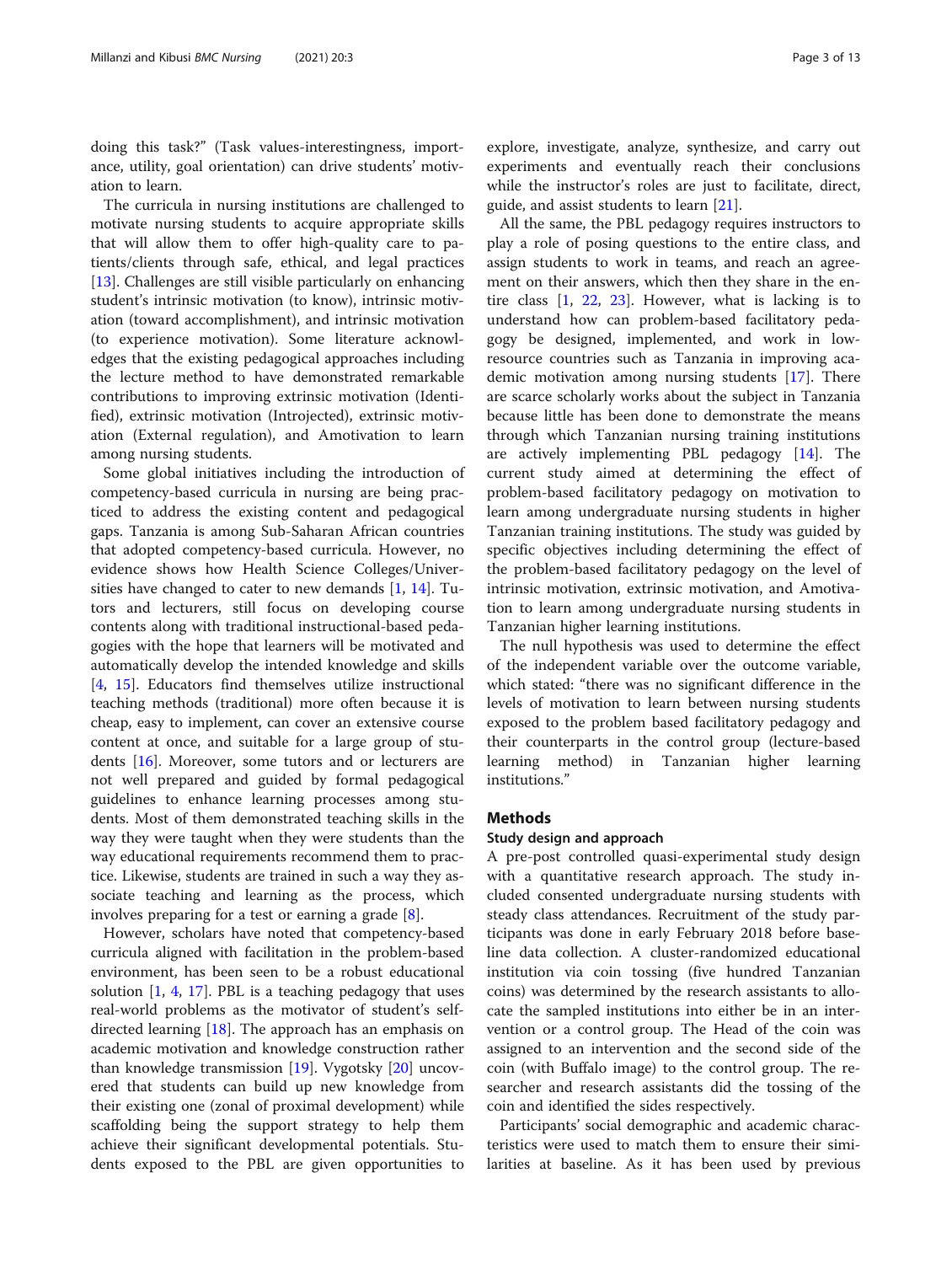studies of the same methodological approaches [\[1](#page-11-0), [4](#page-11-0)], WinPepi Software program version 11.65 was considered reliable to be used in this study. The ratio of sample size  $(n = 401)$  was B:A = 1:2 with 134 participants in the intervention and 267 participants in the control group of which a proportionate formula  $(ni = Pi \times \frac{Pi}{n})$  was used to determine participants' distribution at classroom levels. As shown in Table 1, participants in the intervention and those in the control group did the same pretest and post-test respectively. However, they were treated differently whereas participants in an intervention group learned the conflict resolution content using a problem-based facilitatory pedagogy while those exposed in the control group learned the same content using a lecture-based learning (LBL) method.

#### Data collection process

The researcher and research assistants identified the study participants in the sampled study centers and put them in a separate and quiet room to ensure privacy and confidentiality during the filling process of questionnaires. Brief instructions on how to fill the questionnaires were provided among the study participants before distributing copies of the questionnaires. The researcher and assistants supervised the process and responded to participants' queries throughout the process before collecting questionnaires. All participants answered the same questions before and after an intervention.

#### Data collection tools

The instrument used for data collection was a structured Questionnaire titled Academic Motivation Scale (AMS-HS 28). A tool was adopted from AMS – College Version 1993 [[24\]](#page-11-0) having a Cronbach's Alpha of 0.84. It has once been validated by Haugan et al., [[25](#page-12-0)] and used by Millanzi et al., [[4\]](#page-11-0) in Tanzania. The tool was used for assessing levels of intrinsic motivation (towards knowledge, accomplishments, and stimulation), extrinsic (introjected and identified regulation), and amotivation among undergraduate nursing students. The AMS-HS had 28 items with 140 scores on a 5-point point Likert scale. Scale  $1 =$  does not correspond at all,  $2 =$  correspond a little,  $3 =$  corresponds moderately,  $4 =$  corresponds a lot and  $5 =$  corresponds exactly. Part A of the instrument elicited information about demographic data of the study participants including their age, sex, education level, accommodation status, and marital status. Other important participants' characteristics included their interest status to join nursing, reasons to join it, their satisfaction status to nursing course, learning benefits, and learning difficulties they encountered during their learning processes. Part B elicited information about levels of motivation to learn adopted by students in their learning processes. This part covered three aspects (Intrinsic motivation, extrinsic motivation, and Amotivation to learn).

Intrinsic motivation was assessed by using a twelve [[12\]](#page-11-0) 5-point Likert (≥6 scores were defined as intrinsically motivated) scale items, extrinsic motivation twelve [[12\]](#page-11-0) items (≥6 scores were defined as extrinsically motivated), and Amotivation to learn 4 items ( $\geq 2$  scores were defined as intrinsically motivated). The overall motivation to learn among the study participants was then computed that had a cut-off point set at 70 scores from 140 total scores of the scale items. The study participant, who scored ≥70 of the scale items, was defined as motivated to learn otherwise not.

## Development and prototyping of the research conflict resolution material in the nature of problem-based Facilitatory pedagogy design

The process of developing and prototyping the PBL materials adopted the conceptualized framework that was developed by Mafumiko [\[26](#page-12-0)] but also used by Millanzi et al.,  $[27]$  $[27]$  $[27]$ . As shown in Fig. [1](#page-4-0), the development and prototyping procedures of conflict resolution material in the nature of problem-based facilitatory pedagogy followed four [\[4](#page-11-0)] phases including phase 0, I, II, and III. Phase 0 focused on reviewing various documents including online and off-line books, published scholarly nursing profession magazines, and other relevant materials. The reviewed materials made it possible for the development of draft "0" of the conflict resolution material (Prototype "0"). The developed draft was then shared with the experts including tutors/lecturers who had at least > 1-year working experience in teaching leadership and management content and 1 expert in curriculum development for their professional and technical inputs, advice, and comments on the material.

| Table 1 Summary of a Study Design |  |
|-----------------------------------|--|
|-----------------------------------|--|

| <b>Activity</b>                 | Intervention group                  | Control group                 |
|---------------------------------|-------------------------------------|-------------------------------|
| Pre-test (Baseline)             |                                     |                               |
| Intervention (Mid-line)         | Problem-based Facilitatory Pedagogy | Lecture-based Learning Method |
| Post-test (End-line)            |                                     |                               |
| Causes Desearcher's Dlan (2010) |                                     |                               |

Source: Researcher's Plan (2018)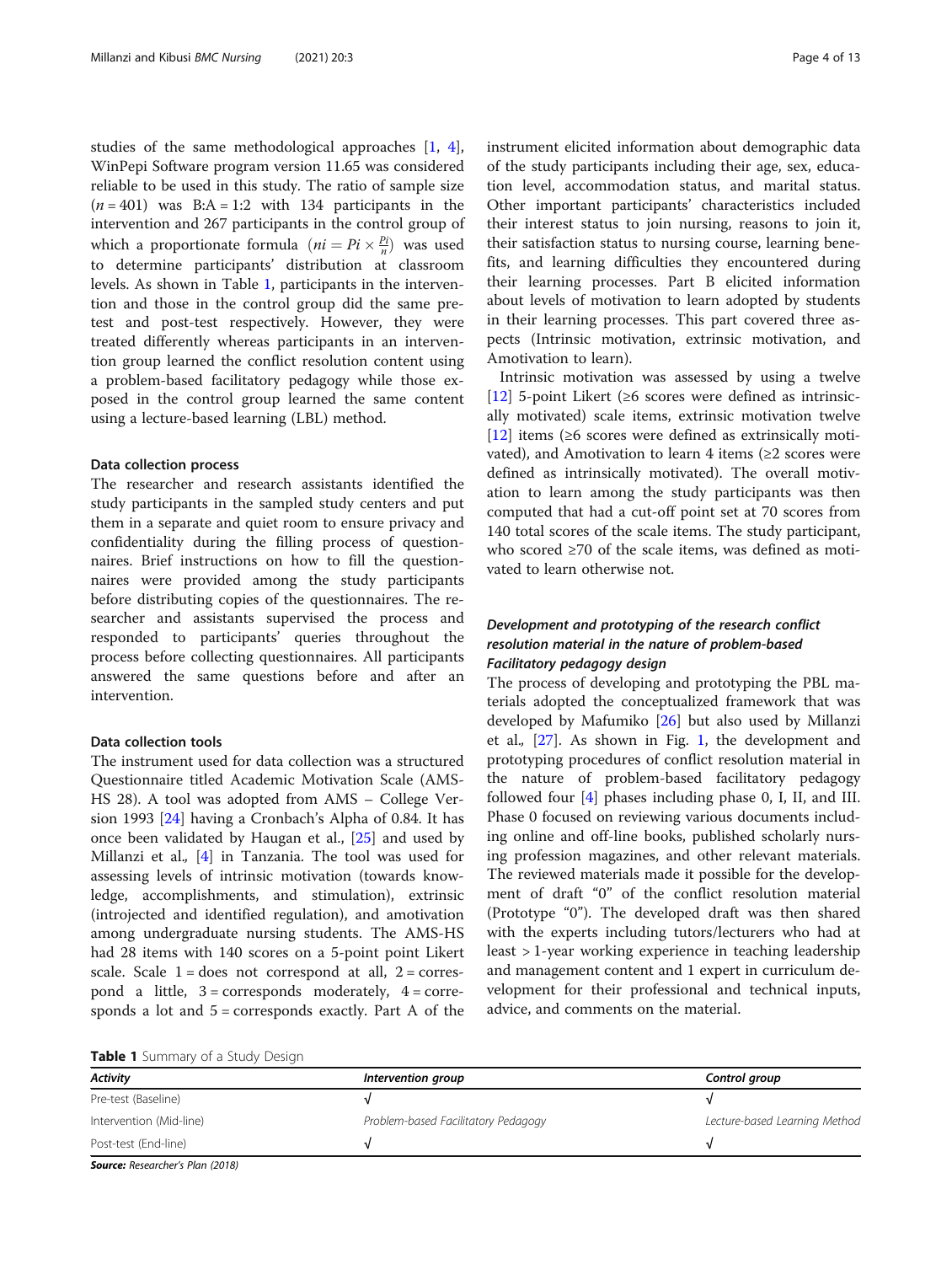<span id="page-4-0"></span>

The revised version was exposed to phases "I", where a first classroom try-out among 20 nursing students, a principal investigator, 1 research assistant participated (Prototype "I"). Comments from experts in the first classroom try-outs were addressed accordingly and resulted in the second version, which was subjected to the second (phase II) classroom try-out (Prototype "II"). The researcher addressed the comments from the second classroom try-out whereas together with the assistant researcher discussed and amended the inputs. The third version (phase III) was refined and subjected to the actual field-testing (Prototype "III"). Summative evaluation of the effectiveness of PBL material on the learning process and the academic motivation was determined through a

student's experiences inventory (SEI) developed by the researcher and the administration of posttest among nursing students.

## The intervention (problem-based Facilitatory teaching sessions)

The intervention part adopted and modified the inter-vention flow pattern by Millanzi et al., [[1\]](#page-11-0) who implemented research of the same nature among nursing students in Tanzania. The intervention implementation involved aspects such as an introduction and formulation of groups, problem presentation, solving, discussions and sharing, scaffolding and group facilitation, mode of assessments, and summary of the study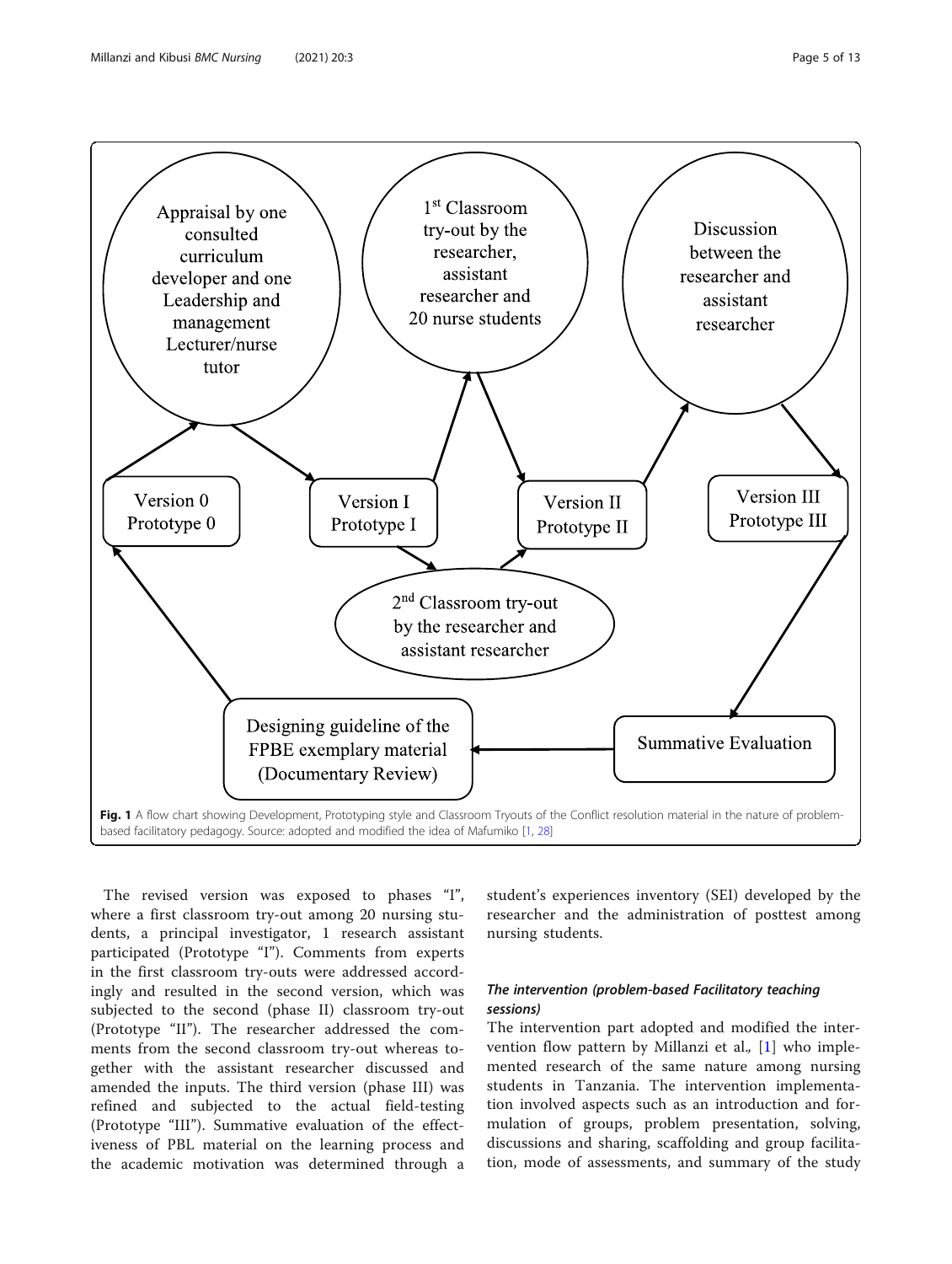activities between an intervention and the control group.

Introduction and formulation of learning groups This was the first-day segment which was characterized by the introduction about the intervention process including descriptions of the objectives and the expected terminal behavior among students throughout in-out class learning activities. The researcher and assistants randomly assigned a maximum of 8 students in groups. Given a facilitator's guidance, members of the formed groups had to appoint a chairperson and secretary among themselves and other members were supposed to actively take part in the assigned activities.

Problem presentation, solving, discussions, and sharing Objectives of each session had to be reviewed by the researcher and assistants before their commencements. Classroom management and organization was assured through getting members in their group seat in the round to promote eye contact and enhance the easy flow of discussions through sessions. The developed paper-based conflicts-based scenario among nurses at working places was shared with each group. Debriefing of how to address them through learning activities was done by the researcher and assistants before allowing them to start addressing the assigned problems. Given a 30 min, students were instructed to identify the professional context of the problem, listing what they knew, what they did not know, what they needed to know and establish the issues to learn from the problem.

Nevertheless, facilitators' roles were to guide students via clarifying, ranking, and assigning learning tasks to each member of the group that would enable them to find appropriate strategies to resolve problems. Within 60 to 120 min, nursing students were guided to identify and suggest with reasons, the available resources needed to resolve the assigned scenario. Moreover, a period of 1 week was given among students to explore possible conflict resolution strategies that would be channeled to the scenario, then be shared and discussed in the entire class during the next scheduled session. As a closure of each session, nursing students were required to communicate to the researcher and or assistants either by mobile texts, orally or in writings through email whenever they need any help or clarifications of what was learned in the past sessions or what was to be learned in the next session. Following sessions after the offered week served as a room for students to present, discuss, and share what did with their colleagues in the entire class.

Scaffolding and group facilitations Facilitators of sessions were required to scaffold the learning areas that students could not manage by themselves and facilitate

their learning activities by making the learning environment friendly to their learning activities i.e. Adequate supply of learning resources and material and enough space for them to discuss or move freely and without disturbances each other. Owing to the big class size, sometimes, facilitators of the sessions used group leaders to control and lead group members. However, a leader who was used had to be briefly instructed on how to act as facilitators during monitoring and controlling the learning activities among members in respective groups.

Mode of assessment Both, formative and summative assessments were used to assess nursing students' learning behaviors and session achievements. Peer assessment served as a formative assessment among students that helped to determine students' interactions and abilities to evaluate one another. To evaluate the course PBL material implementation, the facilitator administered a student's experience inventory (developed by a researcher) among randomly selected students after each session. Besides, the written posttest was used as a summative assessment to measure the end-line levels of academic motivation among nursing students.

## Summary of the study activities between an intervention and the control group

Table [2](#page-6-0) presents a flow plan of intervention with the session's implementation to the end-line data collection between the intervention and the control group (Table 2).

### Data analysis

The study performed statistical analyses using the Statistical Product for Service Solutions (SPSS) version 23. Descriptive statistics through chi-square and crosstabulation established participants' socio-demographic profiles and determined the relationship between categorical variables. Binary and multinomial logistic regression analyses were performed to determine the association between variables. The confidence interval (CI) was set at 95% whereas the probability value of ≤0.05 was considered to be statistically significant. The power of the study was set at 80% of demonstrating the effectiveness of an intervention.

#### Results

#### Demographic characteristics of the study participants

Findings in Table [3](#page-6-0) show that 65.8% of the study participants were males. Almost 73.6% of the study participants had ages ranging between 25 and 29 years. Moreover, 69.3% of the study participants lived in-campus. No statistically significant difference was observed in their gender, age, and marital status distributions between groups  $(p > 0.05)$ . However, a significant difference was observed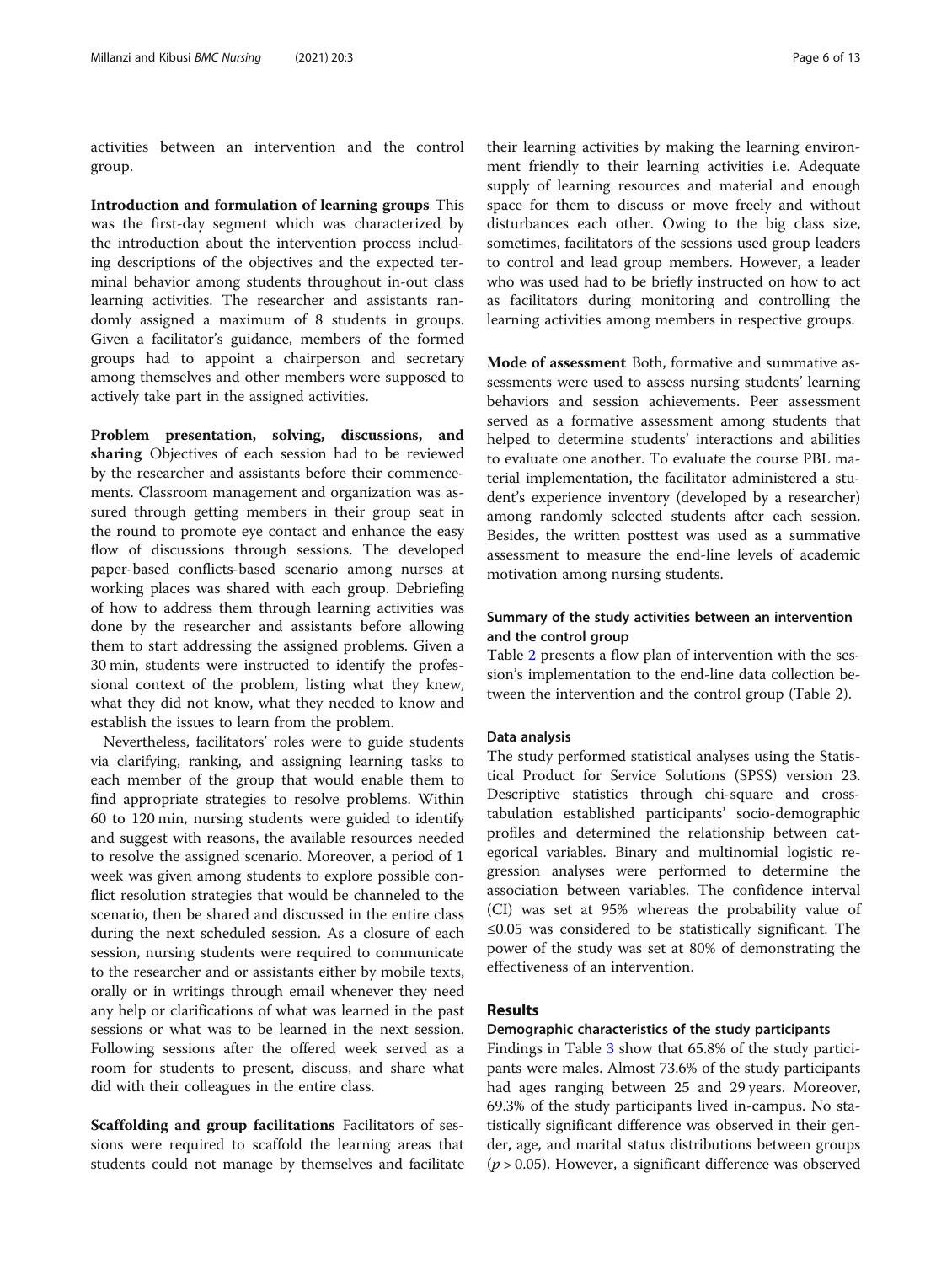<span id="page-6-0"></span>

|  | <b>Table 2</b> Summary of the study activities between an intervention and the control group ( $n = 401$ ) |  |  |
|--|------------------------------------------------------------------------------------------------------------|--|--|
|--|------------------------------------------------------------------------------------------------------------|--|--|

| Intervention group                                                                                                                                                                                                                                                         | Control group                                                                                                                                                                                                                                                                                                                                                                          |
|----------------------------------------------------------------------------------------------------------------------------------------------------------------------------------------------------------------------------------------------------------------------------|----------------------------------------------------------------------------------------------------------------------------------------------------------------------------------------------------------------------------------------------------------------------------------------------------------------------------------------------------------------------------------------|
| 134 study participants recruited                                                                                                                                                                                                                                           | 267 study participants recruited                                                                                                                                                                                                                                                                                                                                                       |
| Administered the AMS-HS questionnaires as a pre-test to establish<br>baseline information                                                                                                                                                                                  | Administered the AMS-HS questionnaires as a pre-test to establish<br>baseline information                                                                                                                                                                                                                                                                                              |
| Participants organized in groups of 5 to 8 members                                                                                                                                                                                                                         | Participants were not organized into groups                                                                                                                                                                                                                                                                                                                                            |
| Each member of the formed group was assigned a role to play by<br>himself or herself e.g. Chairperson, secretary, timekeeper, etc. and<br>they exchanged the roles per each session activities                                                                             | Participants were not assigned in groups and thus had no roles to<br>play alternatively                                                                                                                                                                                                                                                                                                |
| Participants were exposed to two sessions lasting for 90 min each<br>per week according to the institutional schedule. 5 min were<br>reserved for a break and 10 min for a facilitator to summarize the<br>learned topic and respond to students' queries per each session | Participants were exposed to two sessions lasting for 90 min each<br>per week according to the institutional schedule. 5 min were reserved<br>for a break per each session. No summary of the learned topic and<br>respond to students' queries from the facilitator per each session.<br>"THANK YOU FOR YOUR ATTENTION" was the end sentence from the<br>facilitator per each session |
| Exposed to nursing-based conflict resolution content through<br>problem-based facilitatory pedagogy                                                                                                                                                                        | Exposed to nursing-based conflict resolution content through<br>lecture-based learning pedagogy                                                                                                                                                                                                                                                                                        |
| Participants in their respective groups were exposed to conflict<br>scenario to study and find appropriate strategies to resolve it                                                                                                                                        | Participants learned nursing-base conflicts at working place through<br>facilitator-led PowerPoint presentations, question and answers, buzzing                                                                                                                                                                                                                                        |
| A representative from each group had to share and defend their<br>work in front of the entire class                                                                                                                                                                        | Participants had opportunities to ask and answer questions from the<br>facilitator                                                                                                                                                                                                                                                                                                     |
| Participants in their respective groups were required to present<br>and defend a homework activity of the previous session in the<br>entire classroom before the commencement of another day's<br>session                                                                  | Participants were required to answer questions from the facilitator about<br>the previous session before the commencement of another day's session                                                                                                                                                                                                                                     |
| Participants were required to note-keep (establish records) of<br>what is learned and performed per each session so that they<br>could develop a summary of session activities by the end of<br>all sessions                                                               | Participants had no opportunity. They just write summaries of what they<br>learned for their read.                                                                                                                                                                                                                                                                                     |
| Two to three randomly selected participants had to share their<br>experiences of the session activities, time, content dosage, and<br>their opportunities to learn                                                                                                         | Participants had no such opportunity. They had to disport once the<br>session is over.                                                                                                                                                                                                                                                                                                 |
| Administered the AMS-HS questionnaires as post-test to<br>establish baseline information                                                                                                                                                                                   | Administered the AMS-HS questionnaires as post-test to establish<br>baseline information                                                                                                                                                                                                                                                                                               |

| Table 3 Demographic characteristics of the study participants |  |
|---------------------------------------------------------------|--|
| between the Intervention and Control group ( $n = 401$ )      |  |

| Variable              | <b>Intervention</b> | Control        | P-value |  |
|-----------------------|---------------------|----------------|---------|--|
| Sex                   | $n\frac{6}{6}$      | $n\frac{6}{6}$ |         |  |
| Males                 | 83 (61.9%)          | 181 (67.8%)    | 0.244   |  |
| Females               | 51 (38.1%)          | 86 (32.2%)     |         |  |
| Age                   |                     |                |         |  |
| $<$ 24 yrs.           | 6(4.5%)             | 25 (9.4%)      |         |  |
| 25-29 yrs.            | 100 (74.6%)         | 195 (73.0%)    | 0.192   |  |
| $> 30$ yrs.           | 28 (20.9%)          | 47 (17.6%)     |         |  |
| <b>Marital status</b> |                     |                |         |  |
| Single                | 123 (91.8%)         | 248 (92.9%)    |         |  |
| Married               | 11 (8.2%)           | 19 (7.1%)      | 0.695   |  |
| In campus             |                     |                |         |  |
| Yes                   | 43 (32.1%)          | 235 (88.0%)    |         |  |
| <b>No</b>             | 91 (67.9%)          | 32 (12.0%)     | 0.001   |  |

in the accommodation status of the participants between the two groups  $(p < 0.01)$  (Table 3).

## Other important participants' characteristics (interest, reasons, satisfaction, learning benefits, and learning difficulties), which could influence motivation to learn

As shown in Tables [4,](#page-7-0) 73.8% of the study participants were interested to join the nursing profession and its programs while 52.4% of a sample chose nursing programs, as their first "own choice". However, almost 20.9% of the study participants chose due to parent's/peer pressure. Moreover, findings revealed that 75.3% of the participants were satisfied with nursing courses being taught to them whereas, 84.0% of them agreed that the teaching and learning practices were of a benefit to their academic achievements and career path. Nevertheless, 30.7% of the study participants reported that they experienced some difficulties in comprehending course contents due to their complexity, while 25.9% of a sample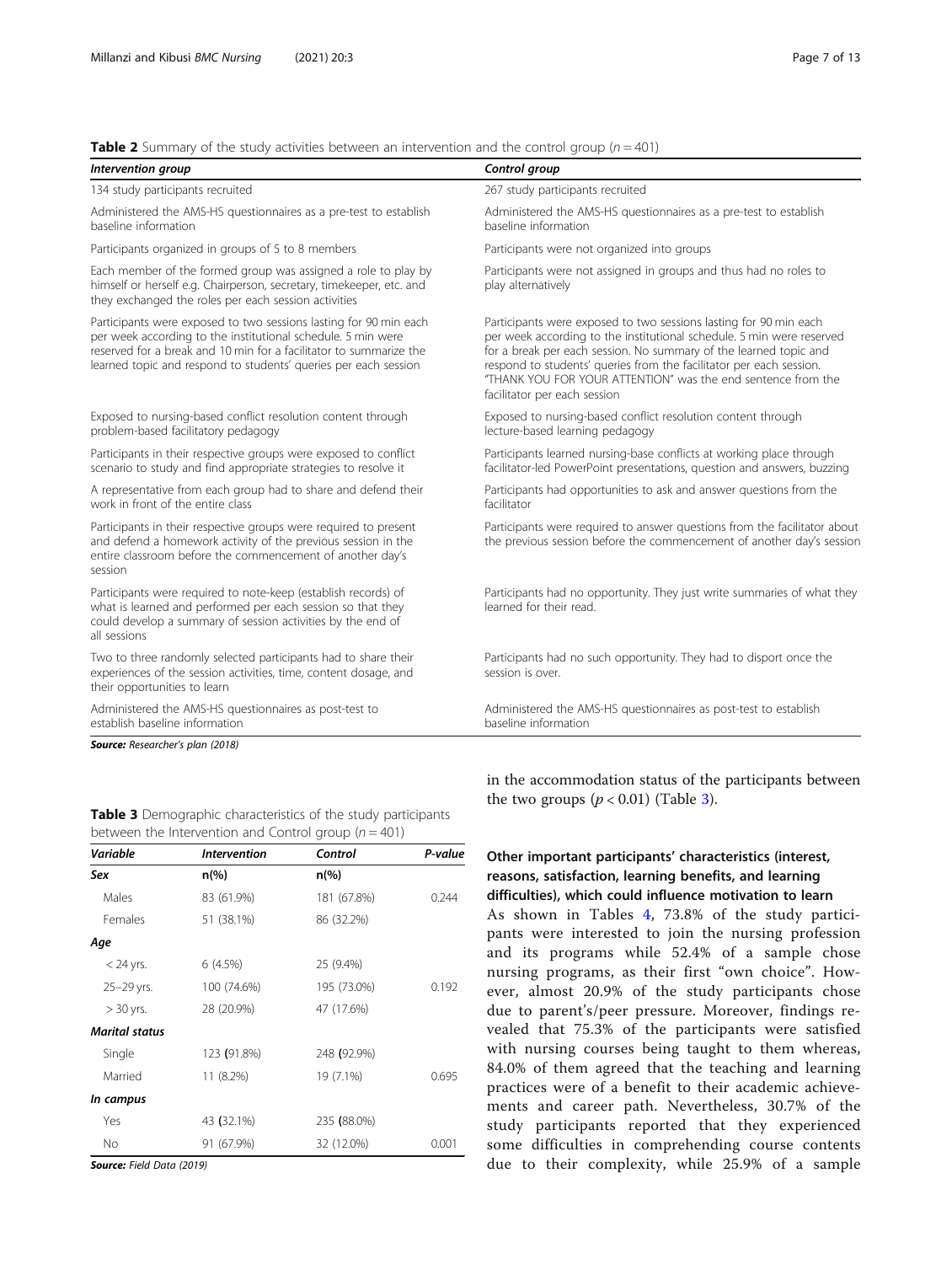<span id="page-7-0"></span>Table 4 Distributions of other important participants' characteristics which were believed to influence academic motivation between the Intervention and Control group ( $n = 401$ )

| Variable                                       | <b>Intervention</b> |             | $\chi^2$           |  |
|------------------------------------------------|---------------------|-------------|--------------------|--|
|                                                | $n$ (%)             | $n$ (%)     | P-value            |  |
| <b>Interest</b>                                |                     |             |                    |  |
| Yes                                            | 92 (68.7%)          | 204 (76.4%) | $\chi^2 = 2.771^a$ |  |
| No                                             | 42 (31.3%)          | 63 (23.6%)  | 0.096              |  |
| Reasons to choose nurse                        |                     |             |                    |  |
| Own choice                                     | 71 (53.0%)          | 139 (52.1%) |                    |  |
| Parent's/peer pressure                         | 29 (21.6%)          | 55 (20.6%)  | $\chi^2 = 0.430^a$ |  |
| Easier to get a job                            | 24 (17.9%)          | 48 (18.0%)  | 0.934              |  |
| Entry qualifications                           | 10 (7.5%)           | 25 (9.4%)   |                    |  |
| <b>Satisfaction</b>                            |                     |             |                    |  |
| Yes                                            | 78 (58.2%)          | 224 (83.9%) | $\chi^2 = 31.60^a$ |  |
| No                                             | 56 (41.8%)          | 43 (16.1%)  | 0.001              |  |
| Learning benefits                              |                     |             |                    |  |
| Agreed                                         | 104 (77.6%)         | 233 (87.3%) | $\chi^2 = 6.200^a$ |  |
| Disagreed                                      | 30 (22.4%)          | 34 (12.7%)  | 0.013              |  |
| Learning difficulties                          |                     |             |                    |  |
| Difficult accessing updated learning materials | 24 (17.9%)          | 56 (21.0%)  |                    |  |
| Complex course contents                        | 49 (36.6%)          | 74 (27.7%)  | $x^2 = 9.665^a$    |  |
| Inadequate support from lecturers              | 18 (13.4%)          | 37 (13.9%)  | 0.046              |  |
| Limited time                                   | 25 (18.7%)          | 79 (29.6%)  |                    |  |
| No conducive environment                       | 18 (13.4%)          | 21 (7.9%)   |                    |  |

reported experiencing limited time to comprehend the course contents taught and participants who experienced difficulties in accessing learning materials constituted of 20.0%. Other findings were found as shown in the table (Table 4).

## Overall levels of motivation to learn and its subscales among nursing students

Findings of the levels of motivation to learn among nursing students were presented based on the overall motivation and its domains including intrinsic motivation (knowing what to learn, an accomplishment of learning tasks, and experiencing stimulation to learn),

Table 5 Overall Levels of Motivation to Learn and its Subscales among Nursing Students ( $n = 401$ )

| Variable                      | Pre-test    | <b>Posttest</b> |
|-------------------------------|-------------|-----------------|
|                               | $n$ (%)     | $n\frac{9}{6}$  |
| Overall Motivation to Learn   | 140 (34.9%) | 282 (70.3%)     |
| Intrinsic Motivation to Learn | 103 (25.7%) | 289 (74.3%)     |
| Extrinsic Motivation to Learn | 143 (35.7%) | 258 (64.3%)     |
| Amotivation to Learn          | 257 (64.0%) | 144 (36.0%)     |
| $6 - \frac{1}{2}$             |             |                 |

Source: Field Data (2019)

extrinsic motivation (identification of what to learn, introjection to learn, and regulation of motivation to learn), and amotivation to learn. The posttest findings in Table 5 indicate that 70.3% ( $n = 282$ ) of the study participants demonstrated motivation to learn contrary to 34.9%  $(n = 140)$  at baseline. Additionally, there was a statistically significant gain of posttest motivation to learn among nursing students between motivation subscales of which 74.3% ( $n = 289$ ) of participants demonstrated intrinsic motivation to learn. On the other hand, findings demonstrated that 64.3%  $(n = 258)$  of the study participants demonstrated extrinsic motivation to learn whereas  $36.0\%$  ( $n = 144$ ) participants demonstrated amotivation to learn when assessed at post-intervention (Table 5).

## Factors related to the effect of an intervention on the overall motivation to learn, among undergraduate nursing students between groups

Chi-square test and cross-tabulation findings in Table [6](#page-8-0) point out that out of 282 (70.3%) of the study participants who were motivated to learn, 95.5%  $(n = 128)$  were those exposed in the intervention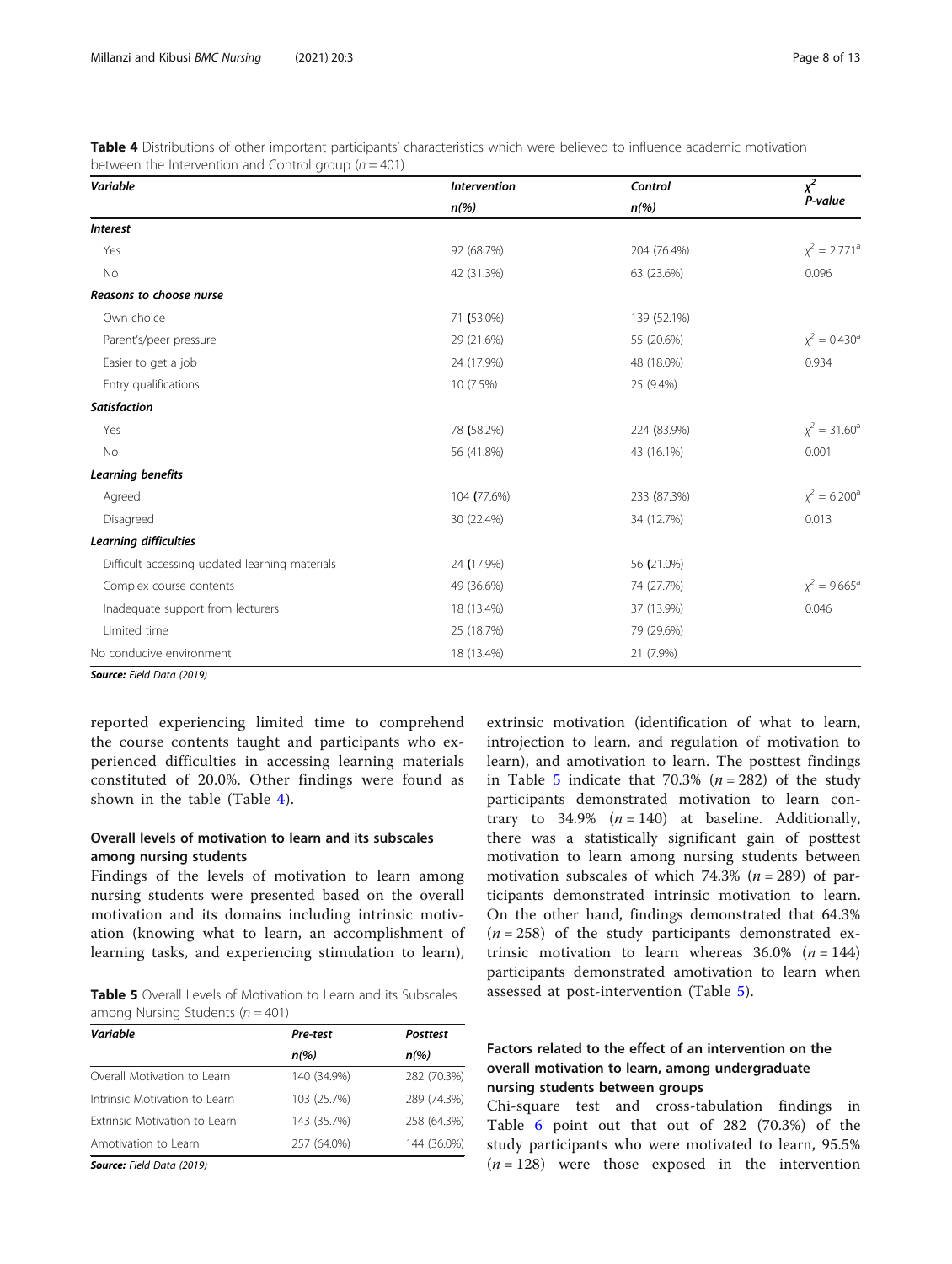<span id="page-8-0"></span>

| Table 6 Factors related to and the effect of Intervention on the overall Motivation to Learn among undergraduate nursing students |  |  |  |  |
|-----------------------------------------------------------------------------------------------------------------------------------|--|--|--|--|
| between groups ( $n = 401$ )                                                                                                      |  |  |  |  |

| <b>Variables</b>                                                  | <b>Motivation to Learn</b> |             |                                |  |
|-------------------------------------------------------------------|----------------------------|-------------|--------------------------------|--|
|                                                                   | Yes                        | No          | P-value                        |  |
|                                                                   | $n$ (%)                    | $n$ (%)     |                                |  |
| Groups                                                            |                            |             |                                |  |
| Intervention                                                      | 128 (95.5%)                | $6(0.5\%)$  | $\chi^2$ = 7.041 <sup>a</sup>  |  |
| Control                                                           | 154 (57.0%)                | 116 (43.0%) | 0.008                          |  |
| Gender                                                            |                            |             |                                |  |
| Males                                                             | 202 (67.6%)                | 62 (60.8%)  | $\chi^2$ = 1.552 <sup>a</sup>  |  |
| Females                                                           | 97 (32.4%)                 | 40 (39.2%)  | 0.213                          |  |
| Age                                                               |                            |             |                                |  |
| $<$ 24 Yrs.                                                       | 20 (6.7%)                  | 11 (10.8%)  |                                |  |
| 25-30 Yrs.                                                        | 220 (73.6%)                | 75 (73.5%)  | $\chi^2$ = 2.316 <sup>a</sup>  |  |
| $> 30$ Yrs.                                                       | 59 (19.7%)                 | 16 (15.7%)  | 0.314                          |  |
| <b>Marital status</b>                                             |                            |             |                                |  |
| Singles                                                           | 278 (93.0%)                | 93 (91.2%)  | $\chi^2$ = 0.356 <sup>a</sup>  |  |
| Married                                                           | 21 (7.0%)                  | 9(8.8%)     | 0.551                          |  |
| <b>Accommodation status</b>                                       |                            |             |                                |  |
| In campus                                                         | 209 (69.9%)                | 69 (67.6%)  | $\chi^2$ = 11.421 <sup>a</sup> |  |
| Off-campus                                                        | 90 (30.1%)                 | 33 (32.4%)  | 0.023                          |  |
| <b>Interest</b>                                                   |                            |             |                                |  |
| Yes                                                               | 223 (74.6%)                | 73 (71.6%)  | $\chi^2$ = 0.357 <sup>a</sup>  |  |
| No                                                                | 76 (25.4%)                 | 29 (28.4%)  | 0.550                          |  |
| <b>Satisfaction</b>                                               |                            |             |                                |  |
| Yes                                                               | 227 (75.9%)                | 75 (73.5%)  | $\chi^2$ = 0.234 <sup>a</sup>  |  |
| No                                                                | 72 (24.1%)                 | 27 (26.5%)  | 0.629                          |  |
| Reasons for choosing to nurse as a career                         |                            |             |                                |  |
| Own choice                                                        | 162 (54.2%)                | 48 (47.1%)  |                                |  |
| Parents/peer pressure                                             | 52 (17.4%)                 | 32 (31.4%)  | $\chi^2$ = 9.903 <sup>a</sup>  |  |
| Easier to get a job                                               | 59 (19.7%)                 | 13 (12.7%)  | 0.019                          |  |
| Entry qualifications                                              | 26 (8.7%)                  | 9(8.8%)     |                                |  |
| <b>Learning difficulties</b>                                      |                            |             |                                |  |
| Inadequate and difficulty in accessing updated learning materials | 61 (20.4%)                 | 19 (18.6%)  |                                |  |
| Complex course contents                                           | 92 (30.8%)                 | 31 (30.4%)  | $\chi^2$ = 1.209 <sup>a</sup>  |  |
| Inadequate support from lecturers                                 | 43 (14.4%)                 | 12 (11.8%)  | 0.877                          |  |
| Limited time                                                      | 76 (25.4%)                 | 28 (27.5%)  |                                |  |
| No conducive environment                                          | 27 (9.0%)                  | 12 (11.8%)  |                                |  |

against 57.0%  $(n = 154)$  participants in the control group. It was found that an intervention (Problembased facilitatory) pedagogy ( $\chi^2$  = 7.041<sup>a</sup>, p < 0.01), accommodation  $(\chi^2 = 11.421^a, p < 0.01)$ , and the reasons which made students join nursing programs  $(x^2 =$ 9.903<sup>a</sup>,  $p < 0.05$ ) were significantly related to the overall motivation to learn among nursing students respectively. Other variables did not show a statistically significant relationship with the outcome variable as shown in the table (Table 6).

## The effect of an intervention on the overall motivation to learn among undergraduate nursing students between groups

Binary and multinomial logistic regression was done to determine the extent to which the intervention and the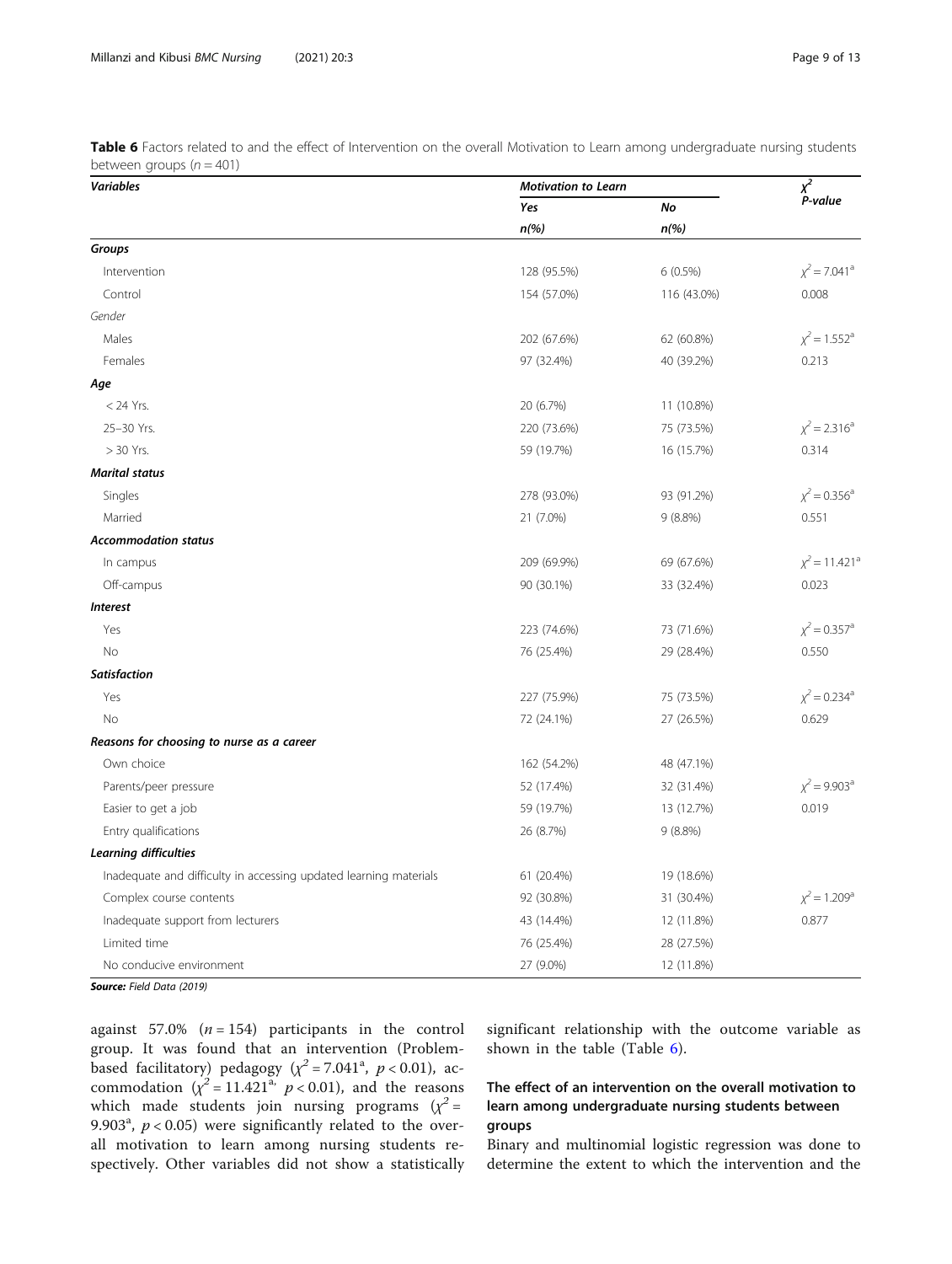| Table 7 Binary, and multinomial logistic regression to determine the effect of an Intervention on Motivation to Learn among |  |  |  |
|-----------------------------------------------------------------------------------------------------------------------------|--|--|--|
| undergraduate nursing students, between groups ( $n = 401$ )                                                                |  |  |  |

| <b>Variables</b>                          | <b>OR</b>      | 95% CI  |         | P-value | <b>AOR</b> | 95% CI |       | P-value |
|-------------------------------------------|----------------|---------|---------|---------|------------|--------|-------|---------|
|                                           |                | Low     | Upper   |         |            | Low    | Upper |         |
| Groups                                    |                |         |         |         |            |        |       |         |
| Intervention                              | 1.729          | 1.130   | 2.646   | 0.012   | 1.720      | 1.122  | 2.635 | 0.013   |
| Control (Ref)                             |                |         |         |         |            |        |       |         |
| <b>Accommodation</b>                      |                |         |         |         |            |        |       |         |
| In campus                                 | 0.472          | 0.3.4   | 0.732   | 0.001   | 0.591      | 0.349  | 1.002 | 0.051   |
| Off-campus (Ref)                          |                |         |         |         |            |        |       |         |
| Reasons for choosing to nurse as a career |                |         |         |         |            |        |       |         |
| Own choice                                | 1.168          | 0.513   | 2.662   | 0.711   | 1.214      | 0.528  | 2.787 | 0.648   |
| Parents/peer pressure                     | 0.562          | 0.234   | .1.352  | 0.198   | 0.578      | 0.239  | 1.402 | 0.225   |
| Easier to get a job                       | 1.571          | 0.597   | 4.132   | 0.360   | 1.635      | 0.616  | 4.337 | 0.324   |
| Entry qualification (Ref)                 | 0 <sup>b</sup> | $\cdot$ | $\cdot$ |         |            | ٠      | ٠     | $\cdot$ |

reasons that made nursing students join nursing programs had in motivating them to learn. Findings in Table 7 indicate that participants in an intervention group were 1.720 (AOR) times more likely to be motivated to learn against participants in the control counterparts ( $p < 0.05$ , CI: 1.122, 2.635). On the other hand, participants who were living on the campus were 0.591 (AOR) times less likely to be extrinsically motivated than the participants who were living out campus ( $p > 0.05$ , CI: 0.349, 1.002). However, the reasons that made nursing students join nursing programs did not influence motivating students to learn when adjusted to other variables  $(p > 0.05)$  (Table 7).

#### Discussion

## Socio-demographic characteristics of the study participants

The current study noticed many male students (65.8%) joined the nursing program as their first choice compared to females. It is interesting to note that the observed finding was one of the successes the nursing profession is earning in its transition from the past, present, and future. The findings imply that males are currently motivated to join the nursing program as compared to the past where female nursing students were many. However, these findings do not line up with those found by Kusumawaty, Kumara, Emilia & Haryanti [[29](#page-12-0)] and Sabzevari, Abbaszade & Borhani [[30](#page-12-0)], that showed a majority of females selected to join nursing as their priority than males. The mismatch of findings between the two studies would probably due to many of the previous studies were done a long time ago than the current study, which was conducted within the expansion of the nursing profession position and market in the globe.

Nevertheless, the day-to-day awareness creation interventions and programs about the nursing profession and its career paths through various media could contribute to the variation of findings between the two studies above. Its advanced roles among nurses, the breakthrough of a persisted myth that nursing was for females and the need for more educated and qualified nursing professionals, and its potential contribution to the individual and community well-being have currently attracted more people to join it including males. It is worth to observe both females and males select nursing as their pathway to advance their educational and professional careers, for the sake of serving the community. On the other hand, it was worth it too to observe a great number of men joining the nursing profession as this would clear out the belief, which has existed for a long time that nursing was for females.

## Overall motivation to learn and its subscales among undergraduate nursing students

Based on the findings presented above, it has been observed that with the control of other factors, problembased facilitatory pedagogy was a predictive factor in enhancing motivation to learn among nursing students. Nursing students would demonstrate the ability to know what to learn, accomplish the learning activities, and experience stimulation to learn more and more. Students exposed to the intervention-demonstrated pleasure to learn as they felt that teamwork and being occupied with learning tasks during, after sessions were very important, and could contribute something to their academic progress.

On the other hand, extrinsic motivation is an aspect that defines the ways students are motivated to learn through the influence of external stimuli such as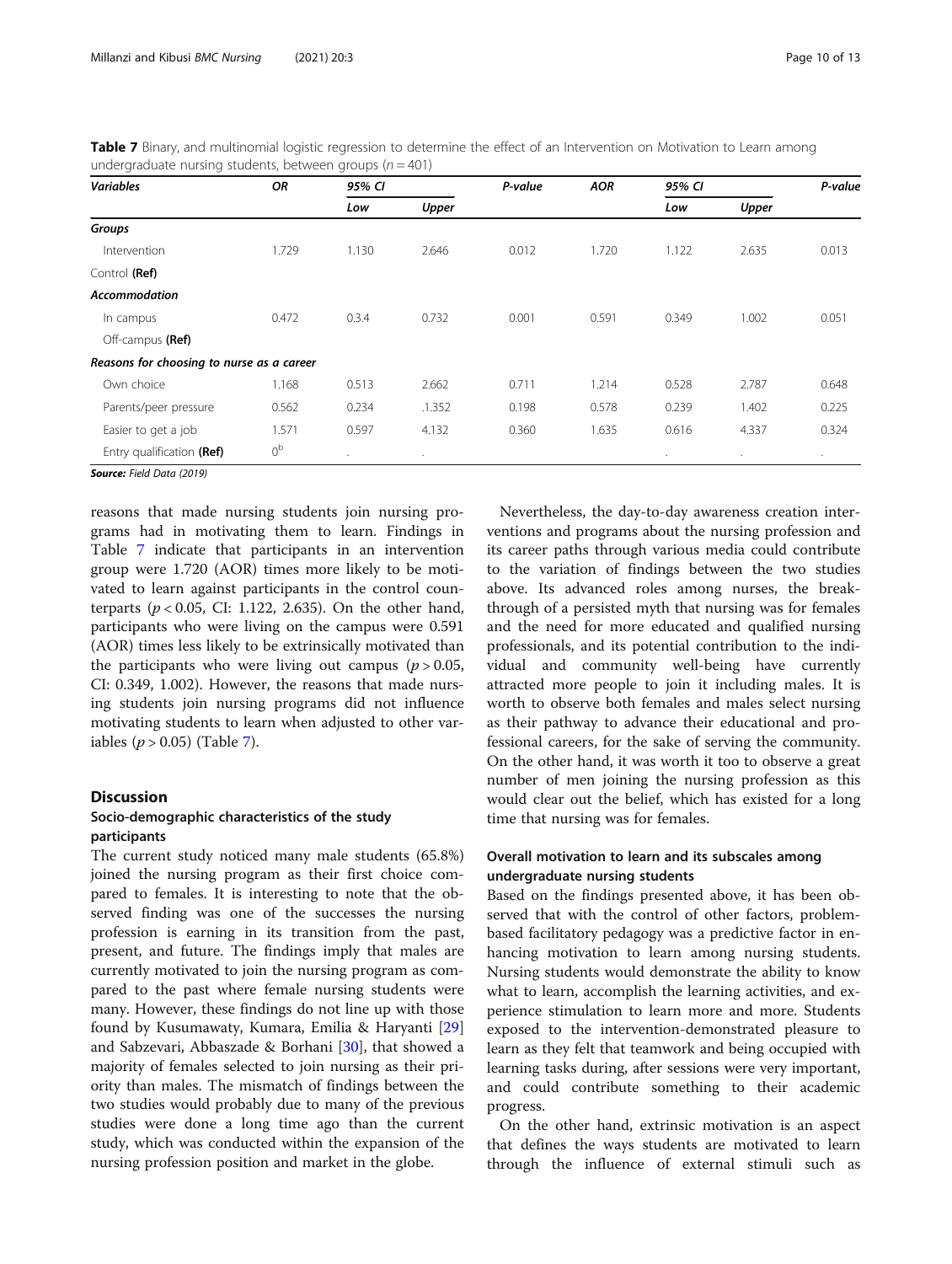environments, peer pressures, punishments, and rewards were also studied. Nursing students who were exposed to the problem-based facilitatory pedagogy were less times likely to be extrinsically motivated to their learning process as compared to their counterparts under the lecture-based learning pedagogies who demonstrated motivation to learn in the presence of external stimuli commonly for being recognized, rewarded, and to be identified by their colleagues that they know.

Contrary to the effect of an intervention on motivation to learn among nursing students, is well accommodated by the training institutions, and individual student's reasons to join nursing programs were found to be protective factors for them to be motivated to learn. The status of extrinsic motivation was also observed among nursing students who were living n campus. They were noted to be less times likely to develop extrinsic motivation to learn against students who were living off-campus. The majority of nursing students in the control group demonstrated to be motivated to learn just for being identified or recognized by others that they were able to know and solve issues. They demonstrated abilities to adopt values or attitudes they were impressed with for other famous or intelligent people for them to be accepted by others in their learning process. Moreover, nursing students in the control group were highly motivated to learn owing to the institutional regulations, principles, order, or rules.

Amotivation to learn among nursing students was measured to determine what discouraged them to learn. Findings demonstrated that participants who were exposed to problem-based facilitatory pedagogy were less likely demotivated in their learning processes as compared to their counterparts in the lecture-based learning pedagogies. The finding implied that the effect of the intervention and its associated setups and operationalization was significant than the lecture-based learning approach. Motivation has always been the central issue in nursing education and even being referred to as the most complex and challenging issue, facing educators, and students today. Various teaching modalities are tested in different settings and programs to help motivate students to learn with minimal support from educators.

Tallying with the findings of this study, Gaber et al., [[10\]](#page-11-0) found that if well structured, problem-based learning could enhance learning force within a student. An internal force to learn within an individual was observed in their study to be potential in influencing and directing behavior and willingness among students to put efforts into achieving a goal or reward through decreasing their tension caused by their social and academic needs. Based on these facts, the researcher observed that problembased teaching and learning pedagogy could positively

make nursing students intrinsically motivated to learn and thus, become autonomous learners.

Moreover, the findings of this study are not new as they link with those found by Khamoushi et al.,  $[8]$  $[8]$ , which revealed low academic achievements of undergraduate nursing students, to be attributed to the type of teaching pedagogies that educators used. The more the didactic teaching methods were used, the more students were demotivated to their learning process when compared to the usage of constructive teaching pedagogies. They then concluded that there was a necessity to respond to the gap appropriately to improve student's academic achievements.

#### Limitation of the study

During the implementation phase of this study, group leaders were trained to act as facilitators. This would affect their full participation during in-out classroom activities, solving the presented problems in particular. Using group leaders would even make their colleagues not to take into serious their learning roles. The use of a quasi-experimental study design would influence selection bias among the study participants as it lacks randomization procedures. Lack of randomization procedures would make it difficult representation and generalizability the study findings.

#### Conclusions

This study builds on and extends the earlier research findings on the effects of problem-based facilitatory teaching and learning processes. The findings of this study demonstrate that a pedagogical innovation in the nature of collaborative learning from a problem-based facilitatory pedagogy among nursing students promises to improve their motivation to learn than the predominantly use of lecture-based learning approaches. The effect of problem-based facilitatory teaching and learning pedagogy provided opportunities for self-directed and peer group learning interactions among nursing students. The opportunities empowered students to the level that they were able to view and share learning pathways among themselves without fear or feeling shy. This was done through the vantage point of problem identification that enabled them to propose learning issues, practice knowledge research and sharing, and then revisit the scenario to solve problems.

The findings indicate that problem-based teaching and learning pedagogy can positively influence the levels of intrinsic motivation to learn among students. The elements of the problem-based facilitatory pedagogy, which were used in the current study, have the potential contributions to the development of competent graduate nurses. The study concludes that the implementation of problem-based facilitatory pedagogy is feasible and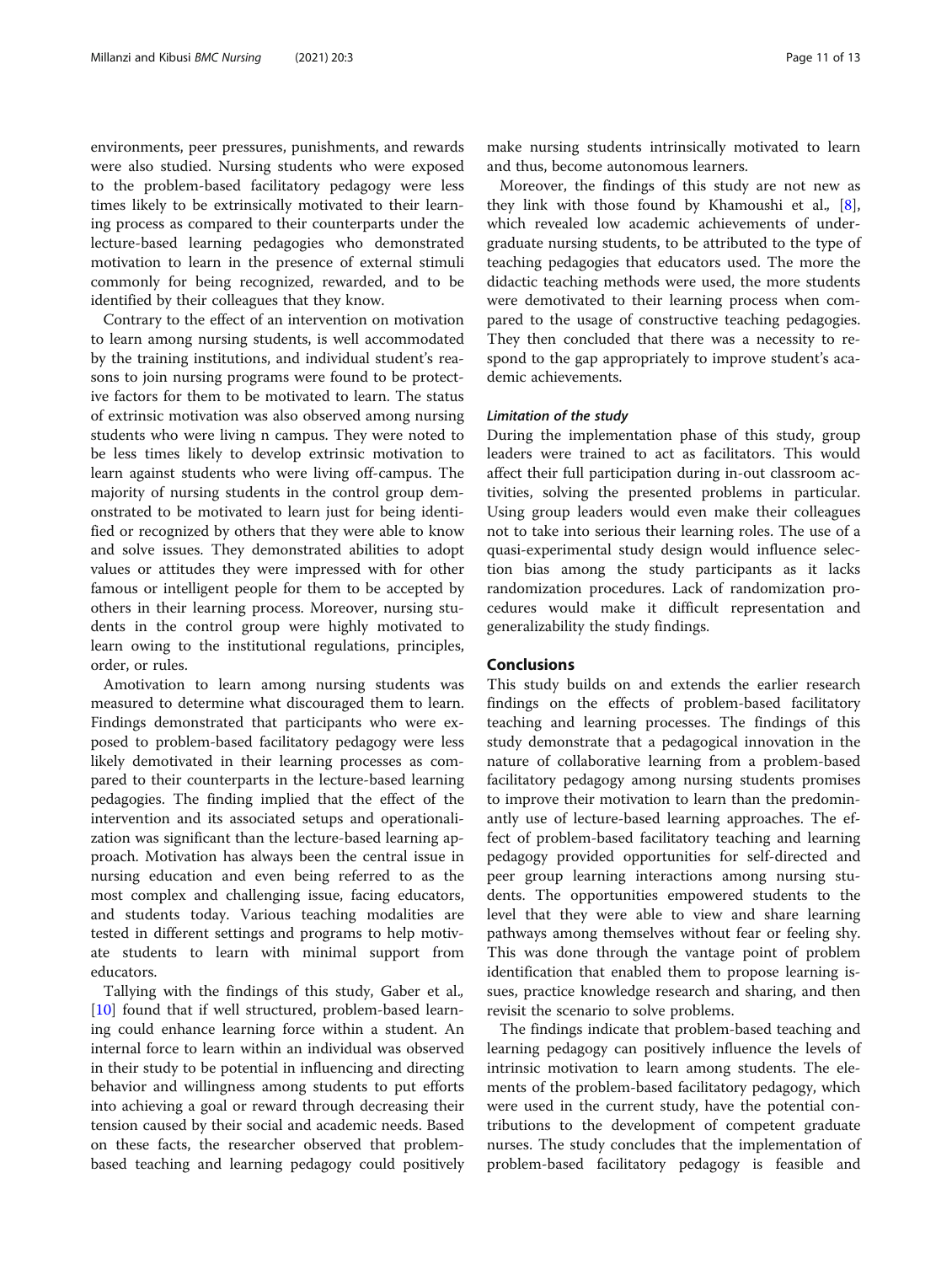<span id="page-11-0"></span>practical in Tanzanian perspectives. It appears to be worth considering integrating and implementing it in the nursing curriculum to enhance a formal shift from the use of traditional teaching and learning approaches and try modern participatory ones to make nursing students intrinsically motivated to learn nursing programs.

#### Abbreviations

AM: Amotivation; AI: Auditing Inventory; AMS: Academic Motivation Scale; AOR: Adjusted Odds Ratio; CI: Confidence interval; EM: Extrinsic Motivation; EMI: Extrinsic Motivation Identified; EMIT: Extrinsic Motivation Introjected; ETR: Extrinsic Motivation external Regulation; FPBE: Facilitation in a Problem Based Environment; IM: Intrinsic Motivation; IMC: Intrinsic Motivation towards Accomplishment; IMK: Intrinsic Motivation to Know; IMS: Intrinsic Motivation to experience Stimulation; IRRC: Institutional Research Review Committee; PBL: Problem-based learning; PhD: Doctor of Philosophy; QMLS N: Questionnaires on Motivation to Learn Strategies in Nursing; SD: Standard Deviation; SEI: Student's Experience Inventory; SPSS: Statistical Product for Service Solutions; UDOM: The University of Dodoma; WHO: World Health **Organization** 

#### Acknowledgements

Dr. Stephen M. Kibusi (PhD), supervisor, All staff and undergraduate nursing students from the St. John's University of Tanzania, staff, and students of the University of Dodoma, College of Health Science and College of Informatics library staffs, at the University of Dodoma'.

#### Authors' contributions

W. M designed and developed the proposal, exemplary research teaching materials, S.M.K. reviewed, shaped the research idea/concept, appraised the research teaching materials and research tools, and edited this article. All authors have read and approved this manuscript.

#### Funding

This research did not receive any specific grant from funding agencies in the public, commercial, or non-profit sectors'. It was privately sponsored.

#### Availability of data and materials

Data are available on request at [walter.millanzi@udom.ac.tz](mailto:walter.millanzi@udom.ac.tz) or [wcleo87@gmail.com](mailto:wcleo87@gmail.com) because further analysis of other variables are being processed.

#### Ethics approval and consent to participate

All study participants in the current study were asked for informed consent for their participation.' The researcher and assistants obtained written informed consent from each participant as one of the criteria for them to join the study. The study was approved by the University of Dodoma (UDOM) Institutional Research Review Committee (IRRC)', Ethics Clearance to reach higher Training Institutions: approved by Principals and deans of the respective institutions/schools.

#### Consent for publication

Not applicable'.

#### Competing interests

None'.

Received: 25 February 2020 Accepted: 25 November 2020 Published online: 04 January 2021

#### References

- 1. Millanzi WC, Kibusi SM. Exploring the effect of problem-based facilitatory teaching approach on metacognition in nursing education: a quasiexperimental study of nurse students in Tanzania. Nurs Open. 2020;7(April): 1431–45. Available from. [https://doi.org/10.1002/nop2.514.](https://doi.org/10.1002/nop2.514)
- 2. Bernardino A de O, Coriolano-Marinus MW de L, Santos AH da S, Linhares FMP, Cavalcanti AMT de S, de Lima LS. The motivation of nursing students and their influence in the teaching-learning process. Texto e Context Enferm 2018;27(1):1–10.
- 3. Natarajan J, Muliira JK, van der Colff J. Incidence and perception of nursing students' academic incivility in Oman. BMC Nurs. 2017;16(1):1–9.
- 4. Millanzi W, Kibusi S. Effect of Facilitation in a Problem-Based Environment on the Meta-Cognition and Learning Motivation in Nursing: A Quasi-Experimental Study Among Nurse Students in Tanzania. SSRN Electron J [Internet]. 2018 [cited 2019 Apr 23]; Available from: [https://www.ssrn.com/](https://www.ssrn.com/abstract=3153544) [abstract=3153544](https://www.ssrn.com/abstract=3153544).
- 5. Oksuz GS& E. Academic motivations and academic self-efficacy of nursing students. J Clin Anal Med. 2017;8(1):47–51.
- 6. Duiker LP. An Analysis of the Selection Criteria and Processes into Basic Nursing Diploma Programme in the Gauteng Province, South Africa. 2016; (February):1–97.
- 7. Carroll JW. Academic motivation of degree-seeking undergraduate students at a for-profit University in the United States; 2016.
- 8. Khamoushi F. Original article achievement and academic motivation among students of Kermanshah University of Medical Sciences in 2013 \*. Educ Res Med Sci [Internet]. 2015;3(2):9–13 Available from: [http://journals.kums.ac.ir/](http://journals.kums.ac.ir/ojs/) [ojs/](http://journals.kums.ac.ir/ojs/)
- 9. Hassankhani H, Aghdam AM, Rahmani A, Mohammadpoorfard Z. The relationship between learning motivation and self-efficacy among nursing students. Res Dev Med Educ [Internet]. 2015;4(1):97–101 Available from: [http://journals.tbzmed.ac.ir/rdme.](http://journals.tbzmed.ac.ir/rdme)
- 10. Gaber MA, Moustafa MS. The Development of motivational strategies for nursing students at Zagazig University in Egypt. J Nurs Educ Pract 1925– 4059. 2015;5(6) Available from:. <https://doi.org/10.5430/jnep.v5n6p62>.
- 11. Gattinger H, Leino-Kilpi H, Hantikainen V, Köpke S, Ott S, Senn B. Assessing nursing staff's competencies in mobility support in nursing-home care : development and psychometric testing of the Kinaesthetics Competence ( KC ) observation instrument. BMC Nurs [Internet]. 2016:1–11. Available from:. [https://doi.org/10.1186/s12912-016-0185-z.](https://doi.org/10.1186/s12912-016-0185-z)
- 12. Heid CL. Motivation and persistence among BSN students in Northeast Ohio: A correlational study. Diss Abstr Int Sect B Sci Eng [Internet]. 2016; 76(8-B(E)): No-Specified. Available from: <http://ovidsp.ovid.com/ovidweb.cgi?> T=JS&PAGE=reference&D=psyc13&NEWS=N&AN=2016–17340-095.
- 13. Stichler JF, Fields W, Kim SC, Brown CE. Faculty knowledge, attitudes, and perceived barriers to teaching evidence-based nursing. J Prof Nurs. 2011; 27(2):92–100.
- 14. MOHSW. The United Republic of Tanzania Ministry of Health and social welfare: curriculum information for ordinary diploma Programme in nursing (NTA level 4–6). Dar es Salaam; 2008.
- 15. Makunja G. Challenges facing teachers in implementing competence-based curriculum in Tanzania : the case of community secondary schools in Morogoro municipality. Int J Educ Soc Sci [Internet]. 2016;3(5):30–7 Available from: [www.ripknet.org.](http://www.ripknet.org)
- 16. Kusurkar R, Croiset G, Kruitwagen C, ten Cate O. Validity evidence for the measurement of the strength of motivation for medical school. Adv Heal Sci Educ. 2011;16(2):183–95.
- 17. Jackson YM. An exploration of the effectiveness of problem- based learning in nursing education. 2016; Available from [http://scholarworks.waldenu.edu/](http://scholarworks.waldenu.edu/dissertations) [dissertations.](http://scholarworks.waldenu.edu/dissertations)
- 18. Rhem J. Problem-Based Learning. ISSN 1057–2880 [Internet]. 2006;8(1):1–7. Available from: mhtml[:http://netdev2.lerner.udel.edu:8080/serva/turkey/](http://netdev2.lerner.udel.edu:8080/serva/turkey/Shared) [Shared](http://netdev2.lerner.udel.edu:8080/serva/turkey/Shared) Documents/Supplemen...
- 19. Amoako-sakyi D, Amonoo-kuofi H. Problem-based learning in resource-poor settings : lessons from a medical school in Ghana. BMC Med Educ [Internet]. 2015;15(221):1–8. Available from:. <https://doi.org/10.1186/s12909-015-0501-4>.
- 20. Vygotsky L. Vygotsky's Social Constructivists Theory of Learning. 1934; 5(2002).
- 21. Bishaw A, Egiziabher YG. Comparison of traditional and constructivist teaching approaches in using English language learning strategies; ( grade eleven students of Bahir Dar preparatory school ). Ethiop J Educ Sc [Internet]. 2013;9(1):1–13 Available from: [https://www.ajol.info/index.php/](https://www.ajol.info/index.php/ejesc/article/view/104968) [ejesc/article/view/104968.](https://www.ajol.info/index.php/ejesc/article/view/104968)
- 22. Matthew-maich N, Martin L, Hammond C, Palma A, Pavkovic M, Health A, et al. Nursing students ' perceptions of effective problem-based learning tutors, vol. 12; 2016. p. 48–59.
- 23. Campus BR, Azeem M, Road C. Constructivist Vs traditional : effective instructional approach in teacher education Abida Khalid. Int J Humanit Soc Sci [Internet]. 2012;2(5):170–7 Available from: [www.ijhssnet.com](http://www.ijhssnet.com).
- 24. Lucidi FA& F. The Academic Motivation Scale ( AMS ): Factorial structure, Invariance, and Validity in the Italian Context. 2008;15(4):211–20.